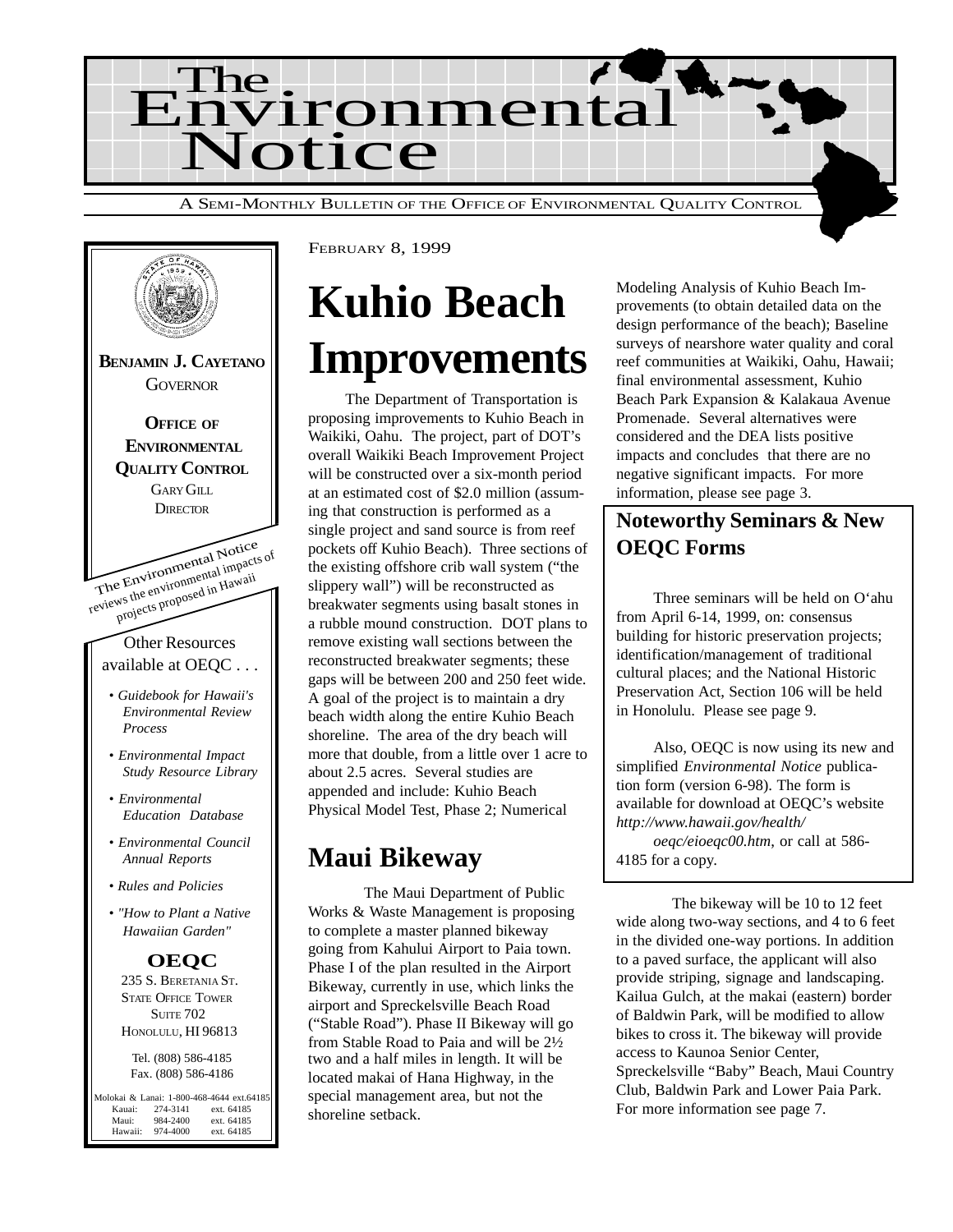# Table of Contents

FEBRUARY 8, 1999

## **Oahu Notices**

| (1) Hauula Baseyard Improvements (Special Management Area)3    |  |
|----------------------------------------------------------------|--|
|                                                                |  |
| <b>Final Environmental Assessments/Findings of No Signifi-</b> |  |
|                                                                |  |
|                                                                |  |
|                                                                |  |
|                                                                |  |
|                                                                |  |

## **[Hawaii Notices](#page-6-0)**

## **Federal Notices**

## **Maui Notices**

| Upcoming Honolulu Seminars in Historic Preservation and Cultural |  |
|------------------------------------------------------------------|--|
|                                                                  |  |

## **Molokai Notices**

| Final Environmental Assessments/Findings of No Signifi-              |  |
|----------------------------------------------------------------------|--|
|                                                                      |  |
| (1) Molokai Irrigation System After-the-Fact Pipeline Connection  10 |  |
|                                                                      |  |

[Draft Environmental Assessments .................................................... 10](#page-10-0)

## **Shoreline Notices**

## **Coastal Zone News**

| (1) Manana Infrastructure Improvements, Phase III - Spine Road and |
|--------------------------------------------------------------------|
|                                                                    |
| (2) Proposed Regs, International Dolphin Conservation Program Act  |
|                                                                    |
| (3) Lahaina Bypass Road - Launiupoko Extension, Lahaina, Maui 12   |
| Marine and Coastal Zone Management Advisory Group  12              |
| Letter of Dennis Niles concerning Kapua Villages, Maui, DEA  13    |
| $\sim$ 4400 $\sim$ $\sim$ N $\sim$ 4200                            |

## **Letter of Notice**

*OEQC intends to make the information in this bulletin accessible to everyone. Individuals that require this material in a different format (such as large type or braille), should contact our office for assistance.*

| <b>Office of Environmental Quality Control</b><br>Page 2<br>The Environmental Notice |
|--------------------------------------------------------------------------------------|
|--------------------------------------------------------------------------------------|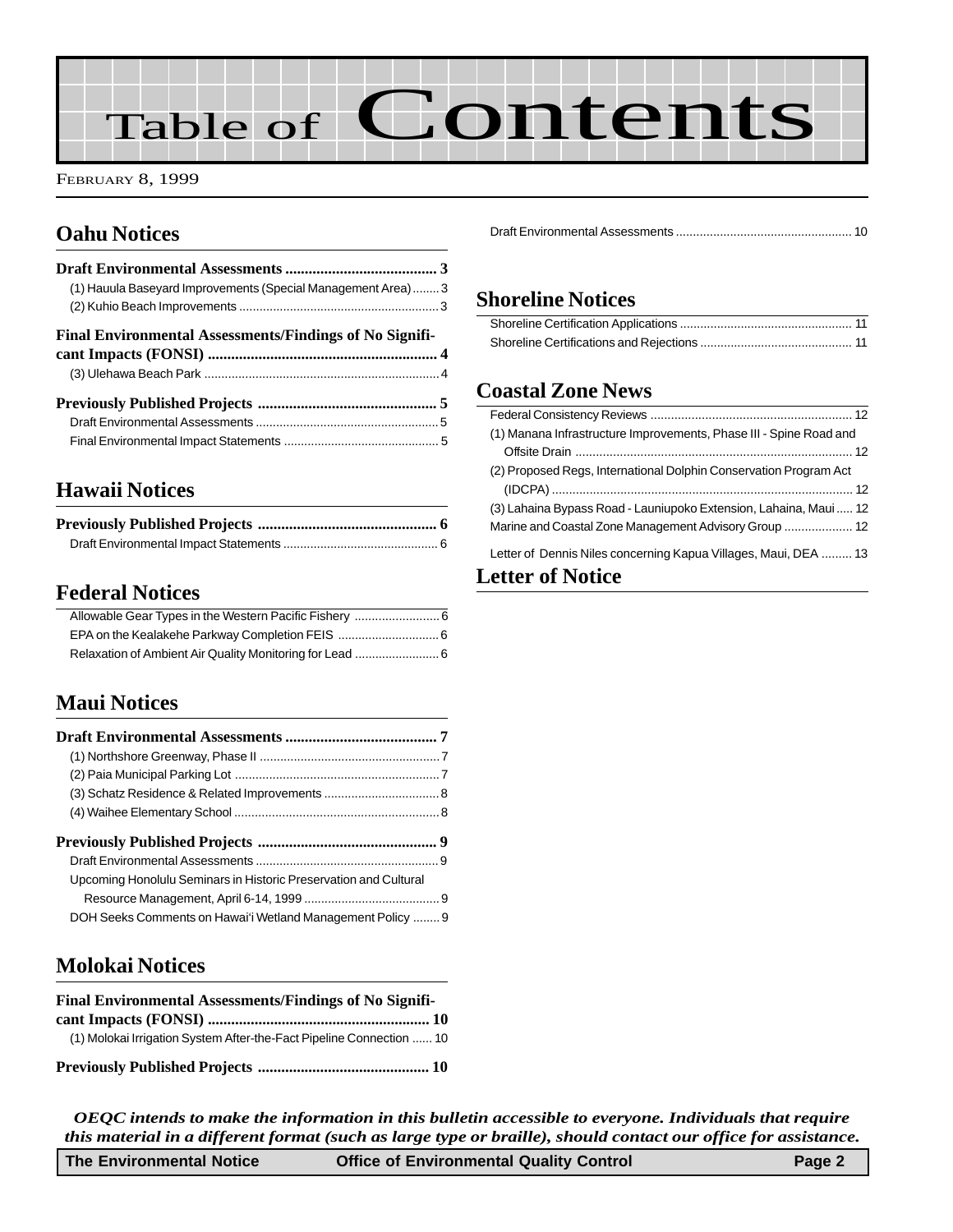## FEBRUARY 8, 1999 **Oahu Notices Draft Environmental Assessments** 1 **(1) Hauula Baseyard Improvements (Special Management Area) District**: Koolauloa **TMK**: 5-4-2:12 **Applicant**: Department of Transportation, Highways Division 869 Punchbowl Street Honolulu, Hawaii 96813 Contact: Peter Chan (837-8046) **Approving Agency/Accepting Authority**: City and County of Honolulu Department of Planning and Permitting 650 South King Street, 7th Floor **1 2 3**

A septic tank system will be used for wastewater disposal. Solids will be collected in a 750-gallon precast concrete septic tank and effluent disposed of in a 200 squarefoot leach field.

Construction is projected to commence during the last quarter of this year. The project should be completed within 8 months of the starting date.



## **(2) Kuhio Beach Improvements**

| District:                         | Honolulu                                       |
|-----------------------------------|------------------------------------------------|
| TMK:                              | $2 - 6 - 01$                                   |
| Applicant:                        | Department of Land and Natural Resources       |
|                                   | Division of Boating and Ocean Recreation       |
|                                   | 333 Oueen Street, Suite 300                    |
|                                   | Honolulu, Hawaii 96813                         |
|                                   | Contact: Manuel Emiliano (587-0122)            |
| <b>Approving Agency/Accepting</b> |                                                |
| <b>Authority:</b>                 | Same as above.                                 |
| <b>Consultant:</b>                | Edward K. Noda and Associates, Inc.            |
|                                   | 615 Piikoi Street, Suite 300                   |
|                                   | Honolulu, Hawaii 96814                         |
|                                   | Contact: Elaine Tamaye $(591-8553 \times 204)$ |
|                                   |                                                |

high concrete masonry unit wall; 4. A parking lot;

with a barbed wire fence; and

Honolulu, Hawaii 96813

**Consultant**: Gerald Park Urban Planner (942-7484)

**Status:** DEA (SMA) First Notice pending public

**Permits** SMUP, ROW, pollution control variance, **Required:** building, grading, grubbing, stockpiling

The State Department of Transportation, Highways Division, is proposing to demolish the existing structures at the Hauula Baseyard. Proposed construction at the site include

3. An open material storage area enclosed by a 5-foot

5. An 8-foot high chain-link perimeter fence topped

6. A 20-foot wide driveway secured by a gate.

**Public Comment**

the following:

**Deadline**: March 10, 1999

OEQC.

1. A 465 square-foot office building; 2. A 1,750 square-foot equipment shed;

Contact: Dana Teramoto (523-4648)

comment. Address comments to the applicant with copies to the approving agency or accepting authority, the consultant and

1400 Rycroft Street, Suite 876 Honolulu, Hawaii 96814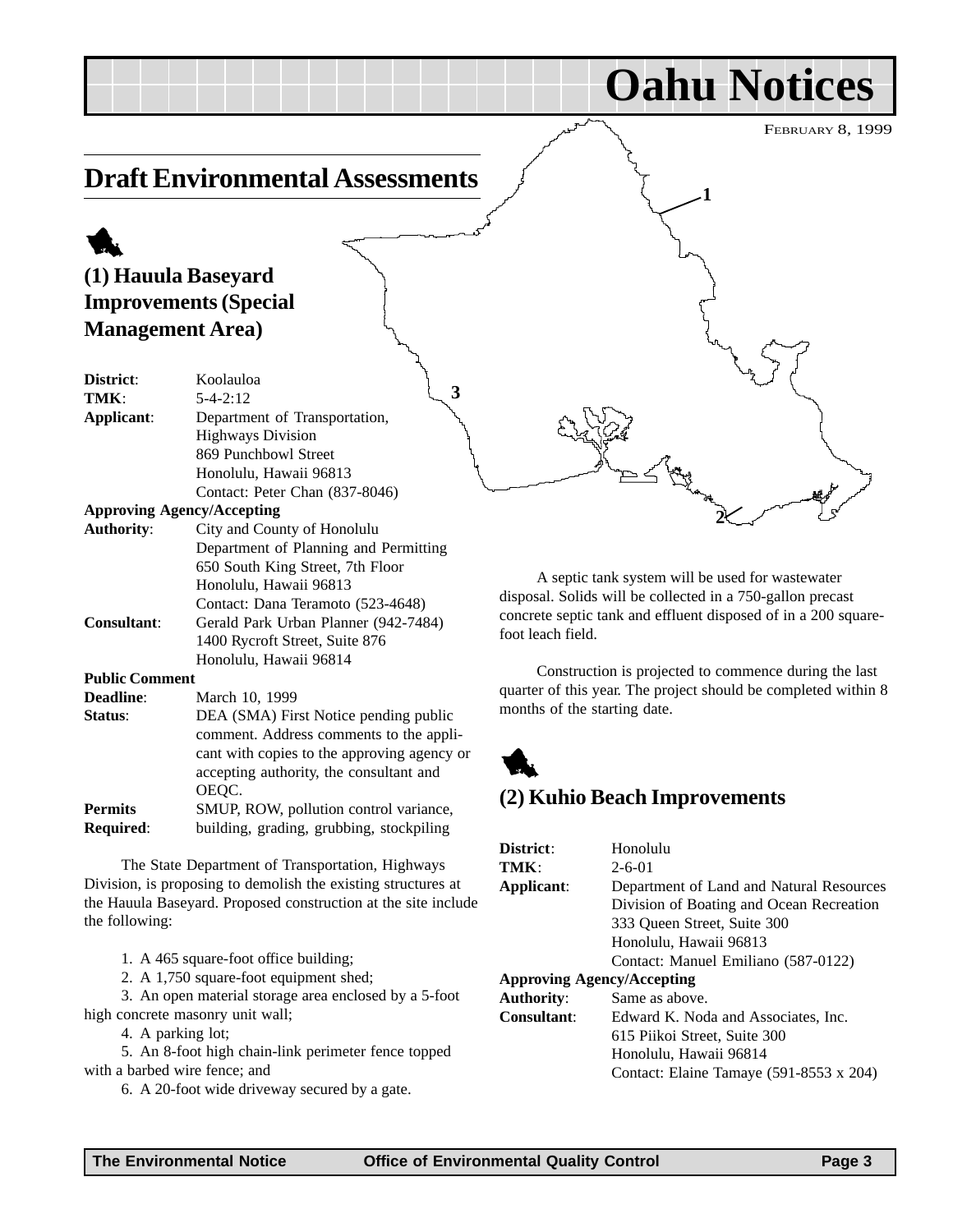# <span id="page-3-0"></span>**Oahu Notices**

FEBRUARY 8, 1999

#### **Public Comment**

| <b>Deadline:</b> | March 10, 1999                           |
|------------------|------------------------------------------|
| Status:          | DEA First Notice pending public comment. |
|                  | Address comments to the applicant with   |
|                  | copies to the consultant and OEQC.       |
| <b>Permits</b>   | CDUA, Army (Sec. 404), Sec. 401 WQC,     |
| <b>Required:</b> | CZM consistency determination            |

The proposed Kuhio Beach improvement project involves reconstruction of the offshore crib wall system and restoration and improvement of the beach area. Three sections of the wall will be reconstructed as breakwater segments using basalt stones in a rubblemound construction, similar to the wall segments that currently exist at the Ewa end of Kuhio Beach. Existing wall sections between the reconstructed breakwater segments will be removed to elevation -2 feet MLLW, which is the approximate depth of the seaward fronting reef. These gaps between the breakwater segments will be between 200 and 250 feet wide. The area of dry beach will more than double, from an existing area of a little over 1 acre to a new beach area of about 2.5 acres.

The restored and improved beach will have a top-ofbeach elevation of +6 feet MLLW, which is the approximate elevation of the existing dry beach area at the Ewa end near the banyan tree. The goal of the project is to maintain a dry beach width along the entire Kuhio Beach shoreline. The existing sand contained within the crib wall system will be used to re-shape the beach slope and additional sand will be placed to achieve the final beach configuration. Although the total quantity of additional sand required will depend on the results of confirmation surveys to determine the existing sand quantity within the basins, it is presently estimated that approximately 10,000-20,000 cubic yards of additional sand may be required to achieve the desired beach configuration. The additional sand will be obtained from the nearshore deposits located directly offshore Kuhio Beach in shallow pockets on the reef platform. The sand is suitably coarse and of sufficient quantity for the project. The most cost-effective construction methodology is to dredge and pump sand from the nearshore deposits directly to the beach area within the Diamond Head basin. The existing crib wall will contain the discharged slurry. Reconstruction of the crib wall will be done after the sand pumping work.

## **Final Environmental Assessments/Findings of No Significant Impacts (FONSI)**



## **(3) Ulehawa Beach Park**

| District:                         | Waianae                                     |
|-----------------------------------|---------------------------------------------|
| TMK:                              | 8-7-05:01, 03, 05; 8-7-06:03; 8-7-07:01; 8- |
|                                   | $7 - 08:26$                                 |
| Applicant:                        | City and County of Honolulu                 |
|                                   | Department of Design and Construction       |
|                                   | 650 South King Street, 9th Floor            |
|                                   | Honolulu, Hawaii 96813                      |
|                                   | Contact: Dan Takamatsu (527-6301)           |
| <b>Approving Agency/Accepting</b> |                                             |
| <b>Authority:</b>                 | Same as above.                              |
| Consultant:                       | PBR Hawaii                                  |
|                                   | 1001 Bishop Street, Pacific Tower 650       |
|                                   | Honolulu, Hawaii 96813                      |
|                                   | Contact: Yukie Ohashi (521-5631)            |
| <b>Public Challenge</b>           |                                             |
| Deadline:                         | March 10, 1999                              |
| Status:                           | FEA/FONSI issued, project may proceed.      |
| <b>Permits</b>                    |                                             |
| Required:                         | SMA                                         |
|                                   |                                             |

The three-mile linear Ulehawa Beach Park is an existing shoreline park in the Waianae District which extends from Nanakuli to Maili. The 57.6-acre park serves the recreational needs of the Leeward Community. The proposed improvements will be within the City and County of Honolulu-owned State Urban District lands.

In its existing condition only two small areas of the linear park are improved.The goal of the Ulehawa Beach Park Landscape Master Plan is to create an integrated, more accessible, more usable, and more enjoyable beach park for the Waianae community through the following means: 1) Develop beach park facilities (e.g. parking, picnic tables, landscaped shaded areas, comfort stations, etc.); 2) add aesthetic enhancements to existing areas; 3) protect sand dunes and other natural/cultural resources; 4) establish landscape elements to beautify and control shoreline erosion; and 5) utilize native plantings where appropriate.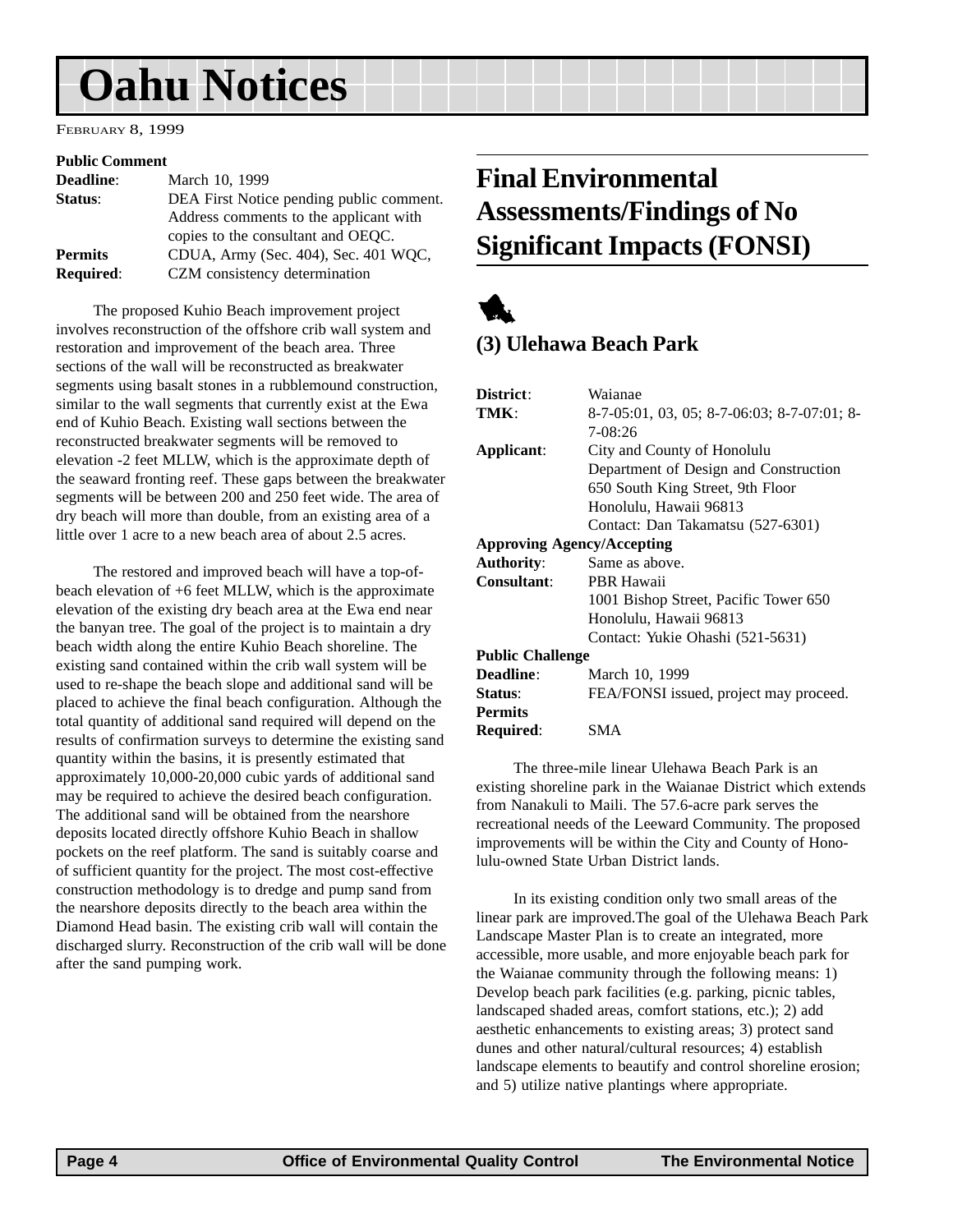<span id="page-4-0"></span>

The Master Plan includes a mix of improved and "wild" park space, new parking areas, a new comfort station, open space shady lawn areas, landscaping, and vehicular access control measures. In support of the development, infrastructure facilities to be expanded or improved may include access driveways, drainage improvements, extension of water and wastewater lines, and electrical and communication lines.

The Landscape Master Plan is segmented into four areas. Generally, all areas will involve clean-up and removal of existing debris and scrub vegetation. Expansion of improved facilities is designed to serve the general community and also to serve specific user groups, including families, fishermen, surfers, and school children.

Existing sand dune areas which may contain cultural deposits will be landscaped with native coastal plant materials to protect from further erosion. This work will be closely coordinated with the State Historic Preservation Division.

Construction of the park improvements are scheduled in a phased process to commence in 1999. The estimated cost of implementing the planned improvements is \$ 1.2 million to \$2.7 million.

## **Previously Published Projects Pending Public Comments**

## **Draft Environmental Assessments**

### 1 **Kamehameha Highway Drainage Improvements Vicinity of Polinalina Road**

**Applicant**: Department of Transportation Highways Division 601 Kamokila Blvd., Room 609 Kapolei, Hawaii 96707 Contact: Ross Hironaka (692-7575) **Approving Agency/Accepting Authority**: Same as above. **Public Comment** Deadline: February 22, 1999

### $\triangle$  **Mabel Smyth Conference Center Renovations**

**Applicant**: Queen's Medical Center 1301 Punchbowl Street Honolulu, Hawaii 96813 Contact: Dr. James Kumagai (547-4266 or 547-4677)

#### **Approving Agency/Accepting**

| <b>Authority:</b>     | City and County of Honolulu           |
|-----------------------|---------------------------------------|
|                       | Department of Planning and Permitting |
|                       | 650 South King Street, 7th Floor      |
|                       | Honolulu, Hawaii 96813                |
|                       | Contact: Dana Teramoto (523-4648)     |
| <b>Public Comment</b> |                                       |
| <b>Deadline:</b>      | February 22, 1999                     |
|                       |                                       |

## **Final Environmental Impact Statements**

### **138-kV Transmission Line**

#### **Project Applicant**: Hawaiian Electric Company, Inc. P.O. Box 2750 Honolulu, Hawai'i 96840-0001 Contact: Kerstan Wong (543-7059) **Approving Agency/Accepting Authority**: Department of Land and Natural Resources 1151 Punchbowl Street Honolulu, Hawaii 96813 Contact: Sam Lemmo (587-0381) **Status**: FEIS currently being reviewed by the Department of Land and Natural Resources.

### $\triangle$  Waimanalo Wastewater Facilities Plan

| Applicant:                        | City and County of Honolulu                 |  |
|-----------------------------------|---------------------------------------------|--|
|                                   | Department of Wastewater Management         |  |
|                                   | 650 South King Street                       |  |
|                                   | Honolulu, Hawai'i 96813                     |  |
|                                   | Contact: Carl Arakaki (523-4671)            |  |
| <b>Approving Agency/Accepting</b> |                                             |  |
| <b>Authority:</b>                 | Governor, State of Hawai'i                  |  |
|                                   | c/o Office of Environmental Quality Control |  |
|                                   | 235 South Beretania Street, Suite 702       |  |
|                                   | Honolulu, Hawai'i 96813                     |  |
| Status:                           | FEIS currently being reviewed by the Office |  |
|                                   | of Environmental Quality Control.           |  |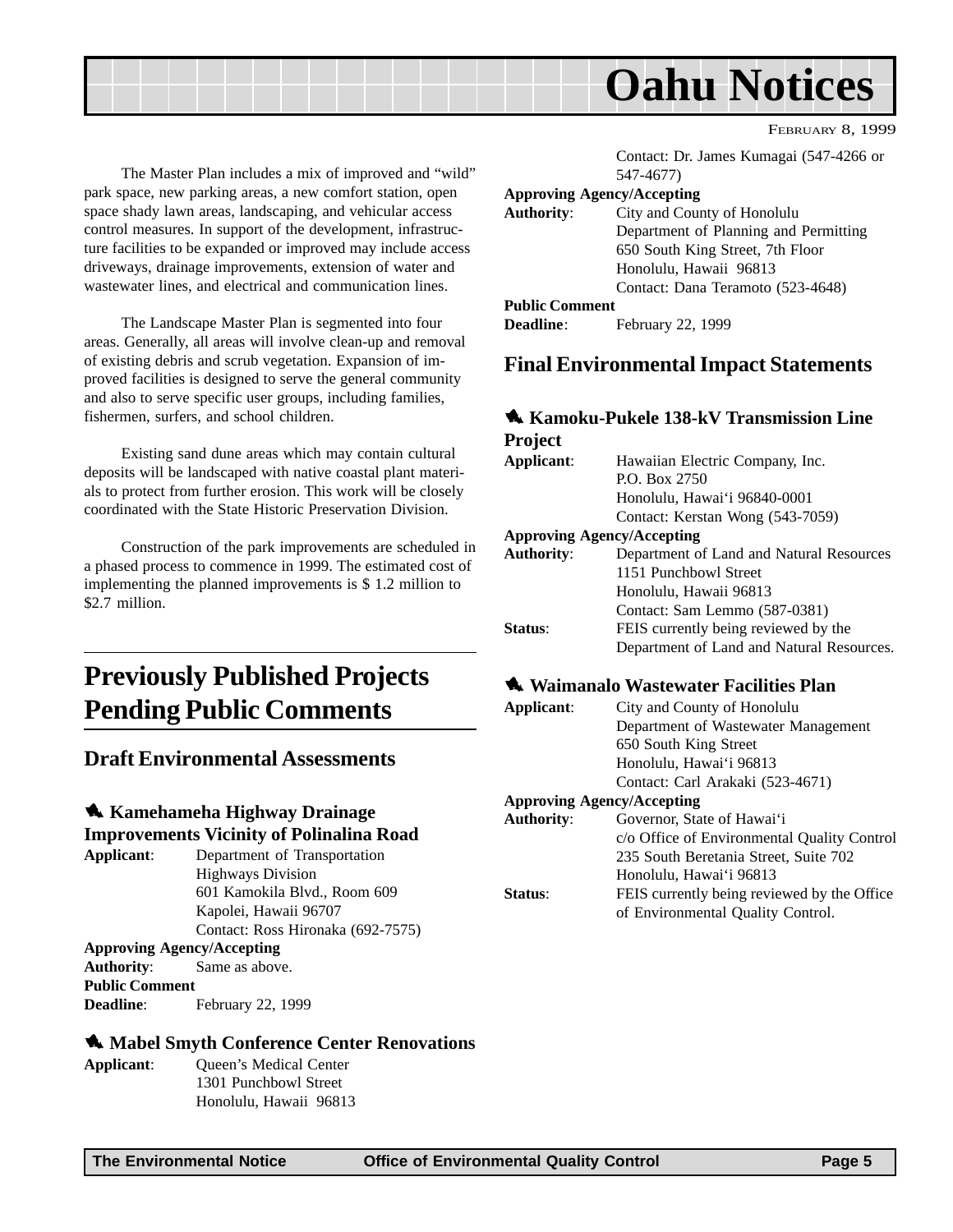# <span id="page-5-0"></span>**Hawaii Notices**

MONTH DATE, 1999

## **Previously Published Projects Pending Public Comments**

## **Draft Environmental Impact Statements**

### 6 **Puainako Street Extension and Widening**

**Applicant**: County of Hawaii

Department of Public Works 25 Aupuni Street Hilo, Hawaii 96720 Contact: Jiro Sumada (961-8321



#### **Approving Agency/Accepting**

**Authority**: Governor, State of Hawaii c/o Office of Environmental Quality Control 235 South Beretania Street, Suite 702 Honolulu, Hawaii 96813

#### **Public Comment**

**Deadline**: Extended to February 22, 1999



## **Allowable Gear Types in the Western Pacific Fishery**

Pursuant to section 305(a) of the Magnuson-Stevens Act (16 U.S.C. 1801, *et seq.*) the National Marine Fisheries Service has issued a final rule, effective **FEBRUARY 26, 1999**, that establishes a listing of allowable gear types in areas under the jurisdiction of the Western Pacific Fishery Management Council (Council). Effective 180 days after the date of publication of this list, no person or vessel may employ fishing gear or participate in a fishery not included in this list without giving 90 days appropriate notice to the Council (see, 64 F.R. 4030, January 27, 1999).

## **EPA on the Kealakehe Parkway Completion FEIS**

Pursuant to section 309 of the Clean Air Act and section 102(2)(c) of the National Environmental Policy Act, the U. S. Environmental Protection Agency (EPA) did not deem a review of the Final EIS for Kealakehe Parkway Completion (Queen Kaahumanu Highway and Honokohau Harbor Road Intersection to near the Mamalahoa Highway and Old Mamalahoa Highway Road Intersection, North Kona) necessary. No formal comment letter was sent to the preparing agency (see, 64 F.R. 3510, January 22, 1999).

## **Relaxation of Ambient Air Quality Monitoring for Lead**

According to the U. S. Environmental Protection Agency (EPA) lead air pollution levels measured near the nation's highway have decreased 97 percent between 1978 and 1997 with the elimination of lead in gasoline used by onroad mobile sources. Because of this historic decrease, EPA is reducing the requirements for measuring lead air pollutant concentrations near major highways, while retaining its focus on point sources and their impact on neighboring populations. EPA's action, effective **FEBRUARY 19, 1999**, revises the lead air monitoring regulations to allow many lead monitoring stations to be discontinued (see, 64 F.R. 3031, January 20, 1999).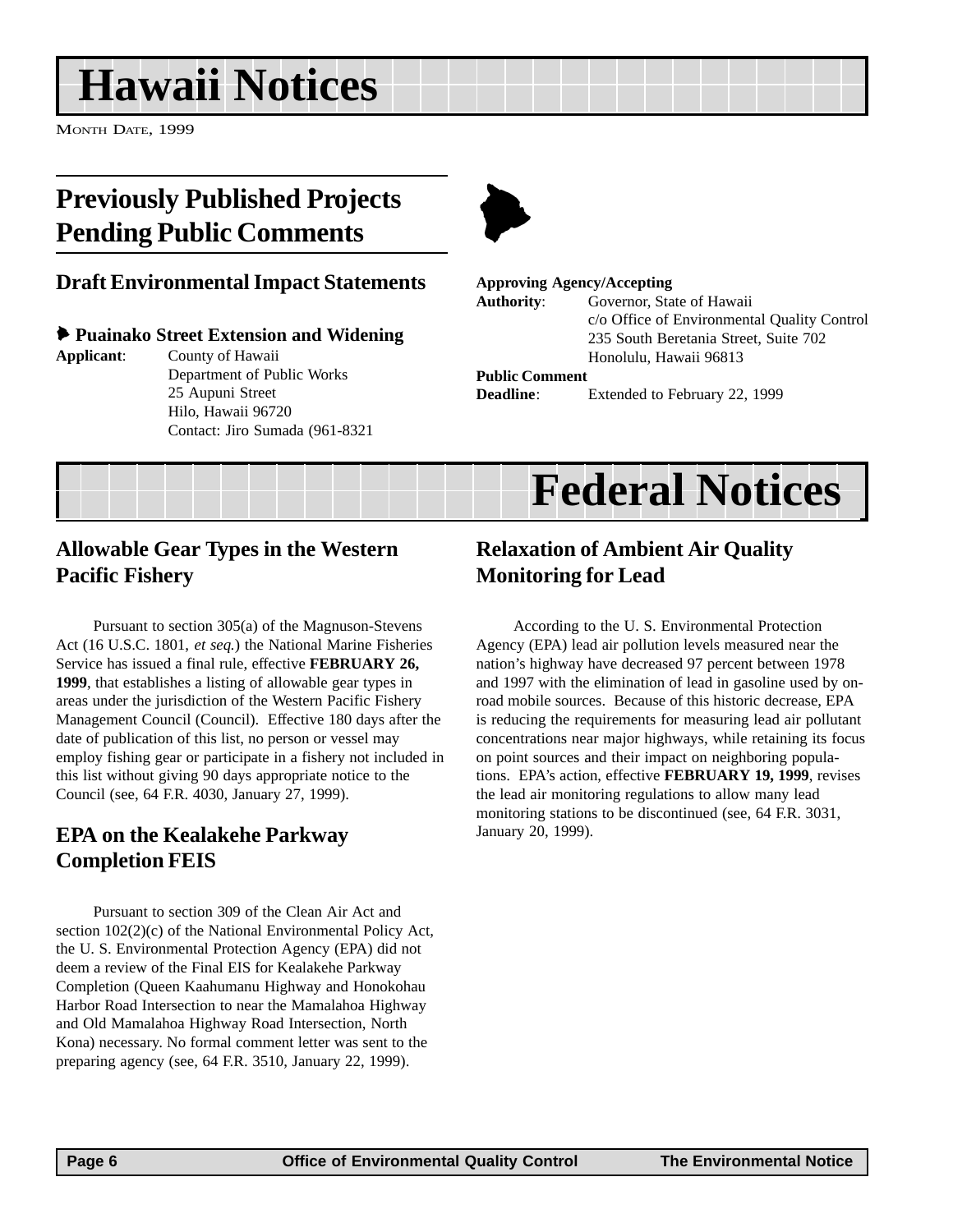## **Maui Notices**

FEBRUARY 8, 1999

<span id="page-6-0"></span>

Phase II of the Northshore Greenway will be a dedicated bicycle/pedestrian route located in the coastal flatlands makai of the Hana Highway between Kahului Airport and Paia Town. Improvements include paved bikeways 4-12 feet in width, related signage, and modification of an existing gulch crossing. The addition of this section will complete the Northshore Greenway, a facility that will constitute a new recreational outlet, provide additional access to coastal resources, and encourage the use of alternate transportation between the communities of Kahului and Paia. No significant impacts are anticipated.

#### **Approving Agency/Accepting Authority**: Same as above. **Consultant**: Munekiyo, Arakawa & Hiraga, Inc.

|                       | 305 High Street, Suite 104               |  |  |
|-----------------------|------------------------------------------|--|--|
|                       | Wailuku, Hawaii 96793                    |  |  |
|                       | Contact: Milton Arakawa (244-2015)       |  |  |
| <b>Public Comment</b> |                                          |  |  |
| <b>Deadline</b> :     | March 10, 1999                           |  |  |
| <b>Status:</b>        | DEA First Notice pending public comment. |  |  |
|                       | Address comments to the applicant with   |  |  |
|                       | copies to the consultant and OEQC.       |  |  |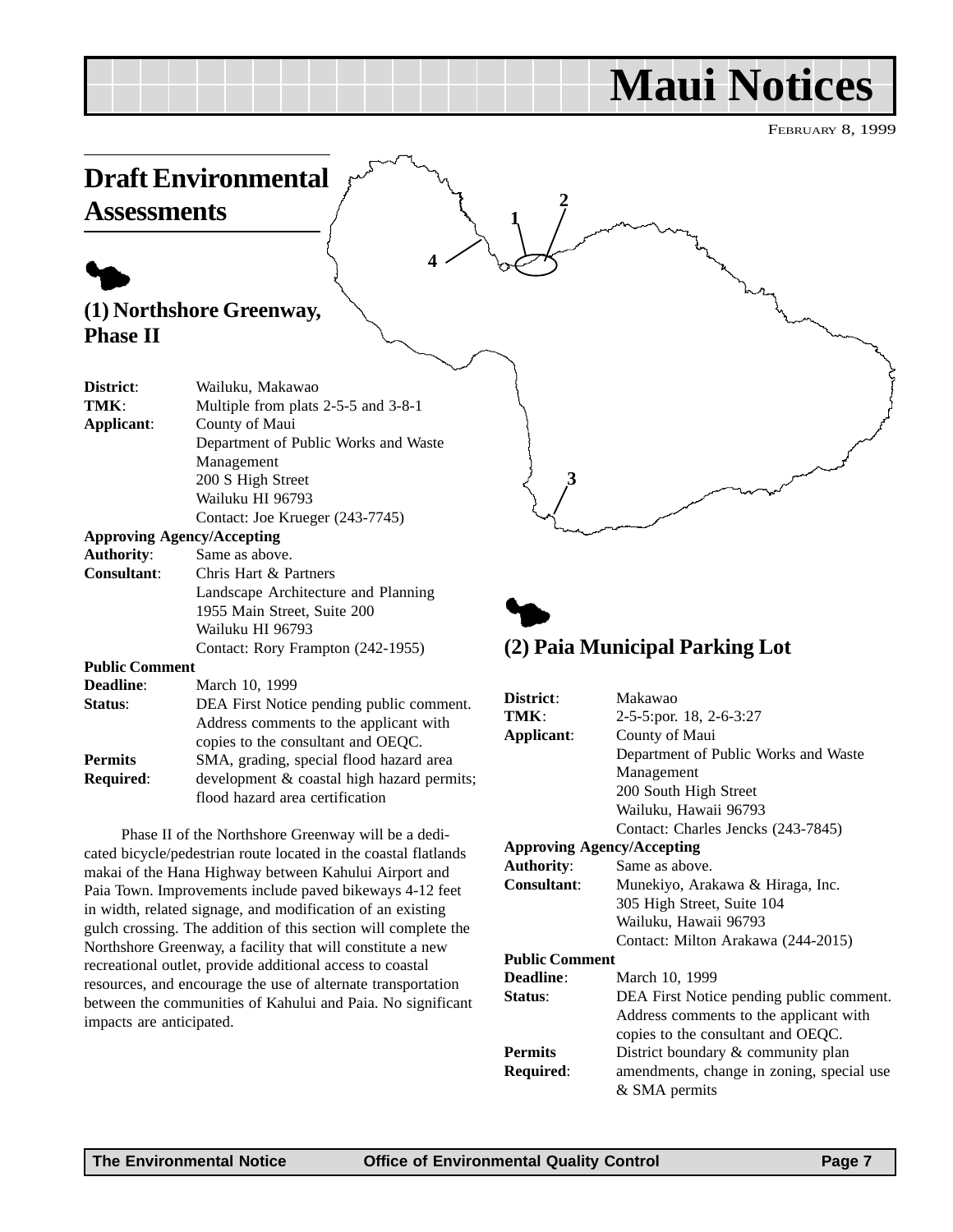# <span id="page-7-0"></span>**Maui Notices**

FEBRUARY 8, 1999

The County of Maui, Department of Public Works and Waste Management (DPWWM) proposes the development of the Paia Municipal Parking Lot. The site encompasses 0.722 acre abutting Hana Highway along the western extent of Paia town.

The proposed parking lot will provide approximately 82 standard, compact and handicapped parking stalls. The lot is proposed for implementation to help relieve parking needs for merchants in Paia town. Related improvements will include parking lot landscaping, irrigation and lighting.

Access improvements to Hana Highway include a twoway left turn lane. Sidewalk improvements are proposed on the subject property and the frontage of the abutting residential property (TMK 2-6-3:45). A mid-block crosswalk is also proposed across Hana Highway. Flashing signals will also be installed approximately 150 feet from the Kahului and Hana approaches to the crosswalk.

The estimated construction cost is \$250,000. Assuming all applicable approvals are obtained, construction is anticipated to begin in mid-1999. The project should be completed in approximately three (3) months.



## **(3) Schatz Residence & Related Improvements**

| District:                         | Makawao                                     |  |
|-----------------------------------|---------------------------------------------|--|
| TMK:                              | $2 - 1 - 04:46 & 48$                        |  |
| Applicant:                        | Douglas Schatz                              |  |
|                                   | 1625 Sharp Point Drive                      |  |
|                                   | Fort Collins, Colorado 80525                |  |
|                                   | Contact: Rory Frampton (242-1955)           |  |
| <b>Approving Agency/Accepting</b> |                                             |  |
| <b>Authority:</b>                 | Department of Land and Natural Resources    |  |
|                                   | 1151 Punchbowl Street                       |  |
|                                   | Honolulu, Hawaii 96813                      |  |
|                                   | Contact: Tom Eisen (587-0379)               |  |
| <b>Consultant:</b>                | Chris Hart & Partners                       |  |
|                                   | 1955 Main Street, Suite 200                 |  |
|                                   | Wailuku, Hawaii 96793                       |  |
|                                   | Contact: Rory Frampton (242-1955)           |  |
| <b>Public Comment</b>             |                                             |  |
| <b>Deadline:</b>                  | March 10, 1999                              |  |
| Status:                           | DEA First Notice pending public comment.    |  |
|                                   | Address comments to the applicant with      |  |
|                                   | copies to the approving agency or accepting |  |
|                                   | authority, the consultant and OEQC.         |  |

#### **Permits Required**: CDUA

In compliance with Chapter 13-5, Hawaii Administrative rules (HAR), Mr. Douglas Schatz, the applicant, is requesting a Conservation District Use Permit (CDUP) to: demolish an existing residence and construct a 4,285-square foot, single-family residence; construct a 1,746-square foot guest cottage on an adjacent parcel; construct a 700-square foot swimming pool; and install landscaping and related improvements within the State Conservation District located in La Perouse Bay, Keon'o'io. Kalihi Ahupua'a, Honua'ula, Makawao District, Maui Island. The majority of the application area of 12.273 acres is located in the General Subzone of the State Conservation District. Two small portions are in the Protected Subzone that cuts across the western and eastern boundaries. These portions will not be affected by this action. The proposed action is identified as an allowable land use within the General Subzone subject to the approval of the Board of Land and Natural Resources. This document has been prepared to meet the requirements set forth in Chapter 343, Hawaii Revised Statues (HRS) and the Environmental Impact Statement Rules, Chapter 200, Department of Health, HAR.



### **(4) Waihee Elementary School**

| District:                         | Wailuku                                   |  |
|-----------------------------------|-------------------------------------------|--|
| TMK:                              | 3-02-07:21, por. 1                        |  |
| Applicant:                        | Department of Accounting and General      |  |
|                                   | Services, Division of Public Works        |  |
|                                   | $PO$ Rox 119                              |  |
|                                   | Honolulu, Hawaii 96810                    |  |
|                                   | Contact: Allen Yamanoha (586-0483)        |  |
| <b>Approving Agency/Accepting</b> |                                           |  |
| <b>Authority:</b>                 | Same as above.                            |  |
| Consultant:                       | SSFM Engineers, Inc.                      |  |
|                                   | 501 Sumner Street, Suite 502              |  |
|                                   | Honolulu, Hawaii 96810-0119               |  |
|                                   | Contact: Ronald Uemura (531-1308)         |  |
| <b>Public Comment</b>             |                                           |  |
| Deadline:                         | March 10, 1999                            |  |
| Status:                           | DEA First Notice pending public comment.  |  |
|                                   | Address comments to the applicant with    |  |
|                                   | copies to the consultant and OEQC.        |  |
| <b>Permits</b>                    |                                           |  |
| Required:                         | Special use, construction/grading permits |  |
|                                   |                                           |  |
|                                   |                                           |  |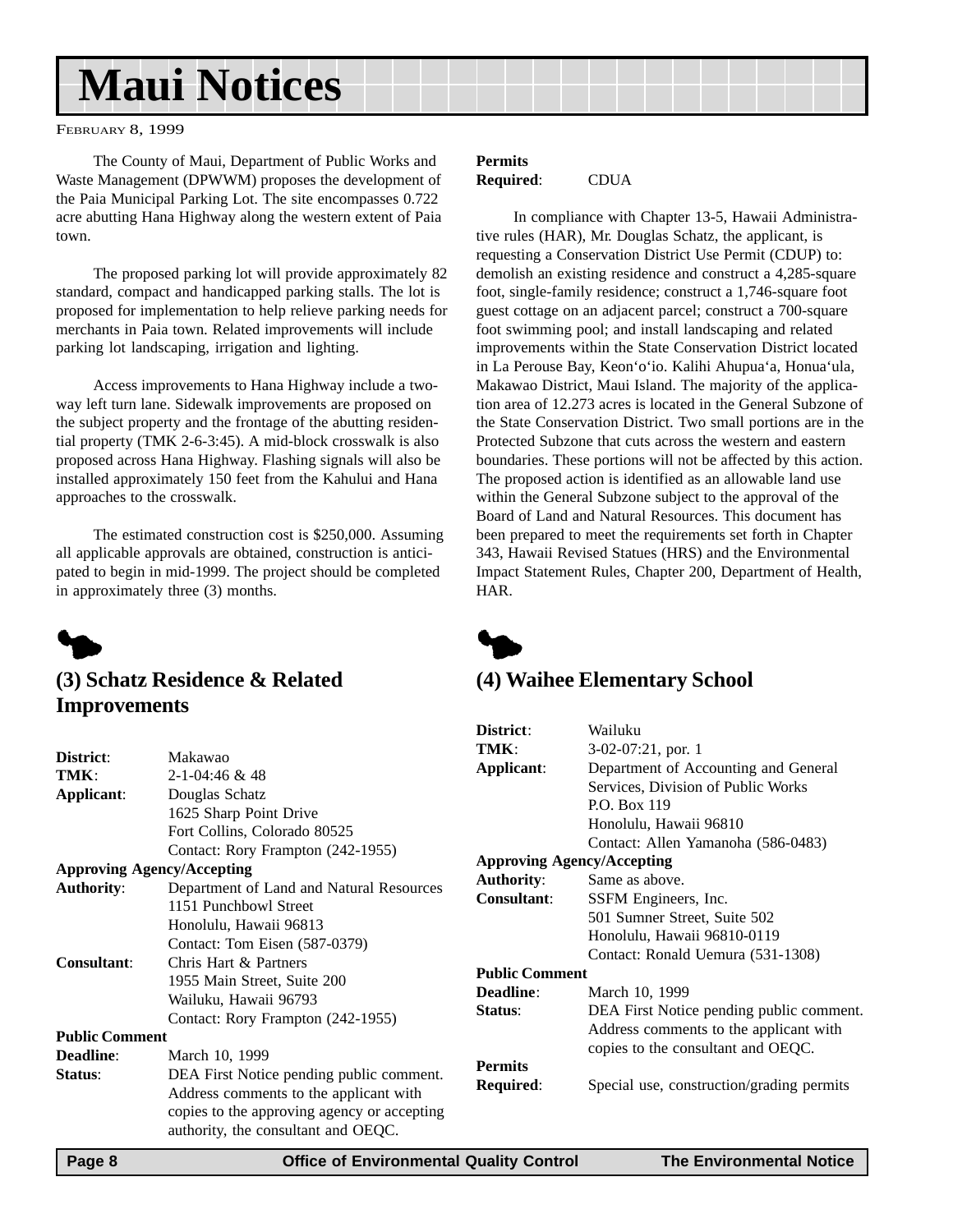

<span id="page-8-0"></span>The action considered in this environmental assessment (EA) concerns the addition of new facilities to an existing public elementary school. These new facilities include a playfield, 8-classroom building, library building, administrative building and additional parking/roadway. These new educational facilities are not intended to increase the enrollment capacity of the school, but rather to alleviate existing deficiencies based on educational specifications and standards of the Department of Education (DOE), State of Hawaii. Addition of the new playfield, school buildings and parking is in partial fulfillment of a master plan prepared for Waihee Elementary School in 1992. The school is located in the town of Waihee on the northwestern coast of the island of Maui. It is accessible via Kahekili Highway (Route 340). Waihee is part of the greater Wailuku-Kahului community, however, the surrounding area is rural and residential in character. The present Waihee community began in the mid-1800s as a sugar plantation town and residential area for plantation workers. It continues to be a predominantly residential and agricultural area. A Finding of No Significant Impact (FONSI) is anticipated.

## **Previously Published Projects Pending Public Comments**

### **Draft Environmental Assessments**

#### 3 **Kulamalu Water Tank and Related Improvements**

| Kulamalu Limited Partnership        |  |
|-------------------------------------|--|
| 1997 E. Main Street                 |  |
| Wailuku, Hawaii 96793               |  |
| Contact: Everett Dowling (244-1500) |  |
| <b>Approving Agency/Accepting</b>   |  |
| County of Maui                      |  |
| Department of Water Supply          |  |
| 200 South High Street               |  |
| Wailuku, Hawaii 96793               |  |
| Contact: David Craddick (244-7816)  |  |
|                                     |  |
| February 22, 1999                   |  |
|                                     |  |



## **Upcoming Honolulu Seminars in Historic Preservation and Cultural Resource Management, April 6-14, 1999**

The National Preservation Institute, in cooperation with the Anthropology Department of the Bernice Pauahi Bishop Museum and the Historic Preservation Program of the University of Hawai'i, will be holding three seminars entitled: *Building Consensus in the Historic Preservation Project Review Process* (April 6-7-, 1999); *Identification and Management of Traditional Cultural Places* (April 8-9, 1999); and, *Section 106* [of the National Historic Preservation Act]*, An Introduction* (April 12-14, 1999). All three seminars will be held in Honolulu from 8:30 A.M. to 5:00 P.M. each day. Registrations will be accepted on a first-come, firstserved basis. The registration deadline is **MARCH 5, 1999**. For further information, please call (703) 765-0100, or email *info@npi.org*, or visit the website *www.npi.org*. Informational fliers and forms can be picked up at OEQC.

## **DOH Seeks Comments on Hawai'i Wetland Management Policy**

Public informational meetings will be held to solicit comments from agencies, entities, and individuals. Schedules/ locations for these meetings are as follows. **MAUI**: February 16, 1999 - 6:45 - 8:45 P.M., Kihei Community Center, Meeting Room, 303 Lipoa Street, Kihei. For directions, call 879-4364; **O'AHU**: February 18, 1999 - 6:45 to 8:45 P.M., Windward Community College, Hale Kuhina, Room 115, 45- 720 Kea'ahala Road, Kane'ohe. For directions, call 235- 7400, ext. 4; **KAUA'I**: February 23, 1999 - 6:45 - 8:45 P.M., Department of Health, 3040 Umi Street, Lihu'e. For directions, call Clyde Takekuma at 241-3323; **HAWAI'I**: February 25, 1999 - 6:45 - 8:45 P.M., Cooperative Extension Service, Komohana Agricultural Complex Conference Room, 875 Komohana Street, Hilo. For directions, call 959-9155. For copies of the January 1999 draft Hawai'i Wetland Management Policy please visit the world-wide web at *http:// www.pixi.com/~epo/*; or the Department of Health, Environmental Planning Office, 919 Ala Moana Boulevard, Suite 312, Honolulu, Hawaii 96814; or contact the Wetland Coordinator at (808) 586-4377 (voice) or 586-4337 (fax) (808) 586-4370, or e-mail at aura@hawaii.rr.com.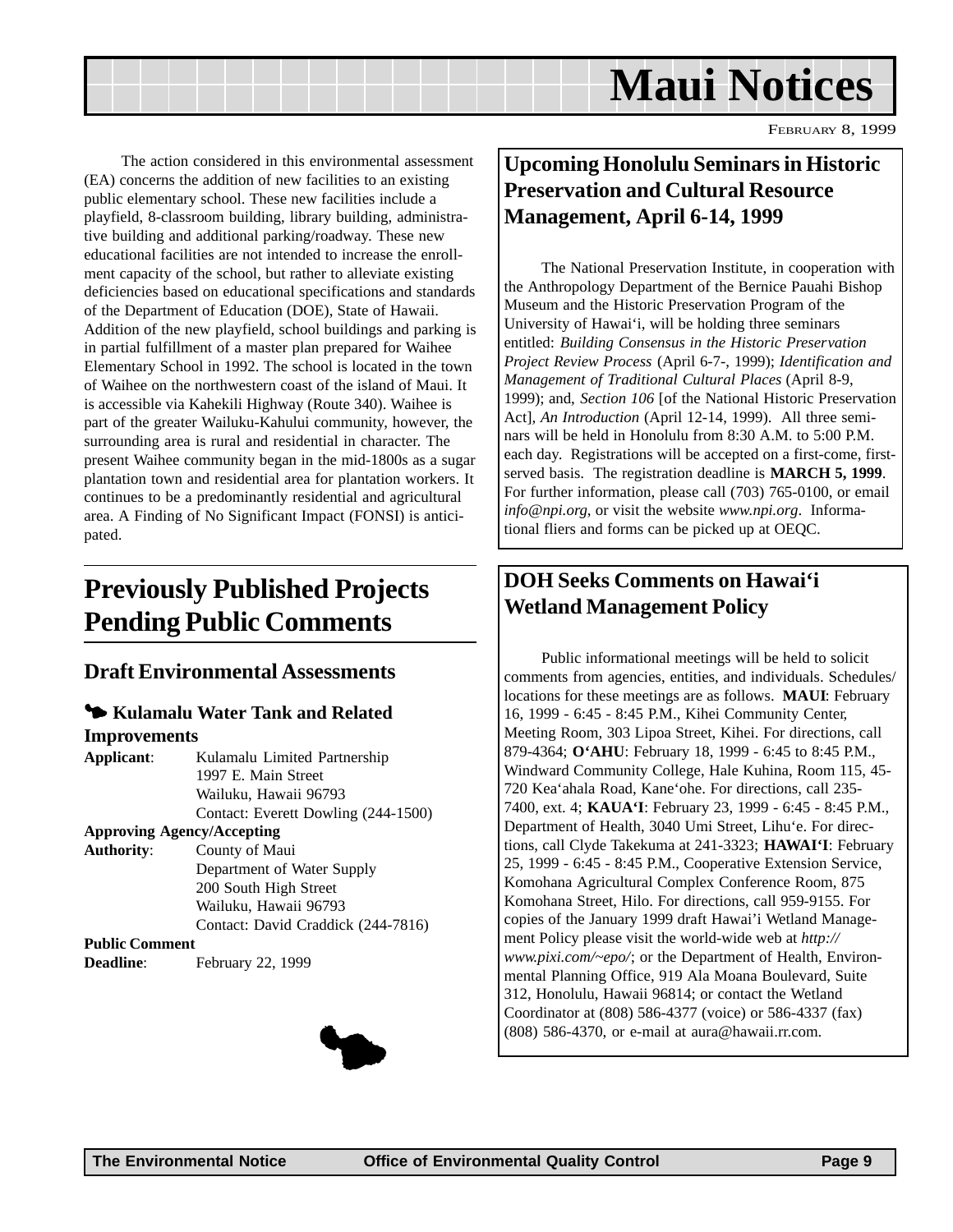# <span id="page-9-0"></span>**Molokai Notices**

FEBRUARY 8, 1999



**Final Environmental Assessments/Findings of No Significant Impacts (FONSI)**

## 2

## **(1) Molokai Irrigation System After-the-Fact Pipeline Connection**

| District:                         | Molokai                                |  |  |
|-----------------------------------|----------------------------------------|--|--|
| TMK:                              | $5 - 2 - 10:1$                         |  |  |
| Applicant:                        | Department of Agriculture              |  |  |
|                                   | 1428 South King Street                 |  |  |
|                                   | Honolulu, Hawaii 96814                 |  |  |
|                                   | Contact: Paul Matsuo (973-9475)        |  |  |
| <b>Approving Agency/Accepting</b> |                                        |  |  |
| <b>Authority:</b>                 | Same as above.                         |  |  |
| Consultant:                       | Water Resource Associates              |  |  |
|                                   | 1188 Bishop Street, Suite 1708         |  |  |
|                                   | Honolulu, Hawaii 96813                 |  |  |
|                                   | Contact: Daniel Lum (528-0074)         |  |  |
| <b>Public Challenge</b>           |                                        |  |  |
| Deadline:                         | March 10, 1999                         |  |  |
| Status:                           | FEA/FONSI issued, project may proceed. |  |  |
| <b>Permits</b>                    |                                        |  |  |
| Required:                         |                                        |  |  |
|                                   |                                        |  |  |

In 1996, the Department of Agriculture (DOA) requested the office of Environmental Quality Control (OEQC) to review work performed on the Molokai Irrigation System (MIS) under an exemption rule list that was approved on October 25, 1995, by the Environmental Council. However, the request for exemption was subsequently denied by the OEQC with the recommendation that an environmental assessment be made.

The work consisted of installing approximately 200 lineal feet of 8-inch pipeline to connect Molokai Ranch's existing 8-inch pipeline to the Molokai Irrigation System's existing 30-inch pipeline near Puu Luahine. The new pipeline connection included new control valves, water meter, and pipe reducers and fittings that allowed a change in direction of flow. The purpose of the new pipeline connection was to supply irrigation water from Molokai Ranch's existing water system into the existing Molokai Irrigation System.

Molokai Ranch owns former pineapple lands within the MIS service boundary and now these lands which are suitable for coffee growing will have needed irrigation water from the MIS.

## **Previously Published Projects Pending Public Comments**

### **Draft Environmental Assessments**

### 2 **Kaunakakai Water System Improvements**

| Applicant:                        | County of Maui                     |  |  |
|-----------------------------------|------------------------------------|--|--|
|                                   | Department of Water Supply         |  |  |
|                                   | 200 South High Street              |  |  |
|                                   | Wailuku, Hawaii 96793              |  |  |
|                                   | Contact: David Craddick (243-7816) |  |  |
| <b>Approving Agency/Accepting</b> |                                    |  |  |
|                                   | <b>Authority:</b> Same as above.   |  |  |
| <b>Public Comment</b>             |                                    |  |  |
| <b>Deadline:</b>                  | February 22, 1999                  |  |  |
|                                   |                                    |  |  |

#### 2 **Molokai Day Care/Senior Center**

| Applicant: | Hale Mahaolu                    |  |
|------------|---------------------------------|--|
|            | 200 Hina Avenue                 |  |
|            | Kahului, Hawaii 96732           |  |
|            | Contact: Roy Katsuda (872-4100) |  |
|            |                                 |  |

#### **Approving Agency/Accepting Authority**: County of Maui Department of Housing and Human **Concerns** 200 South High Street Wailuku, Hawaii 96793 Contact: Alice Lee (243-7805)

## **Public Comment**

**Public Comment**<br>**Deadline**: February 22, 1999

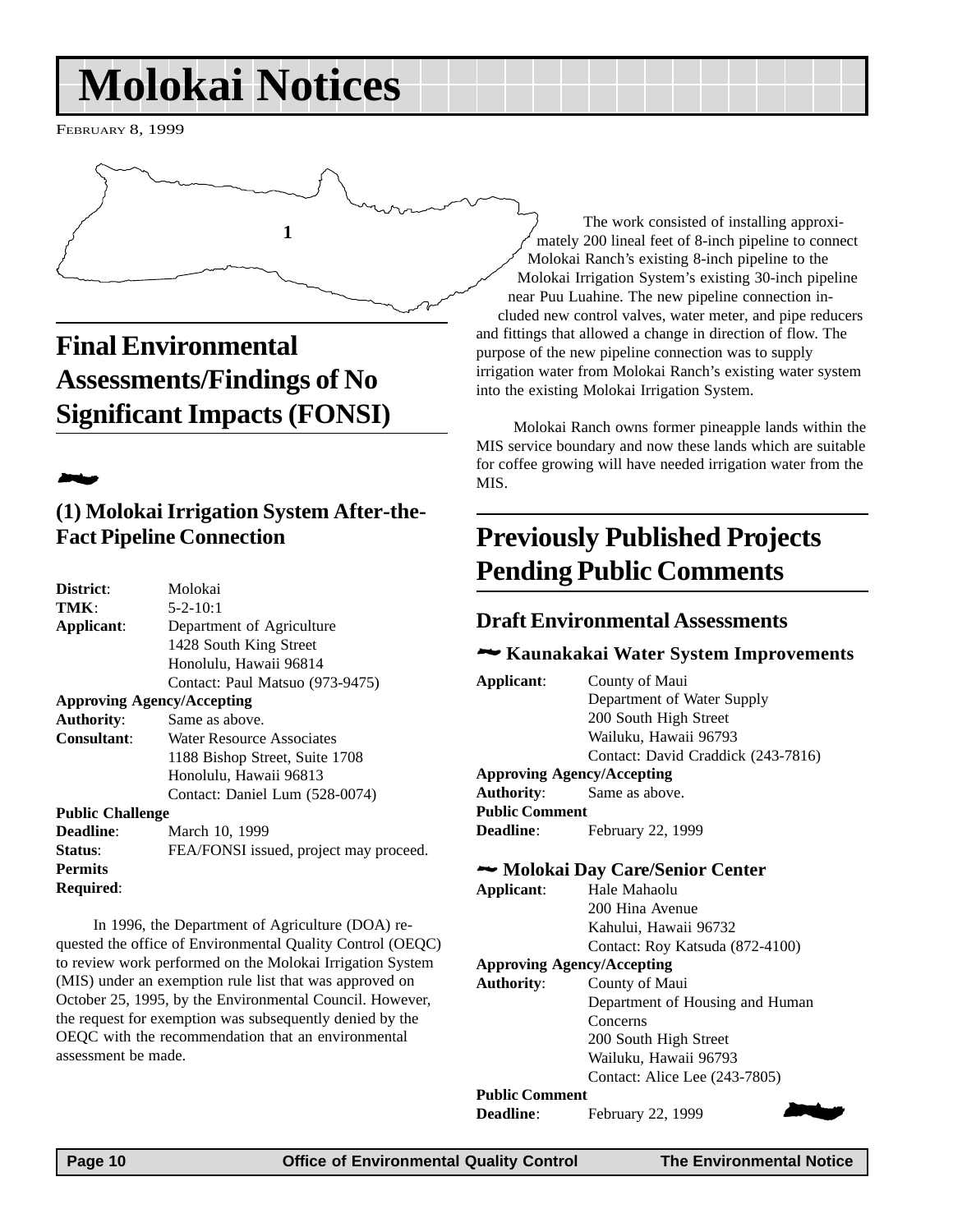<span id="page-10-0"></span>

## **Shoreline Certification Applications**

Pursuant to § 13 -222-12, HAR the following shoreline certification applications are available for inspection at the DLNR District Land Offices on Kauai, Hawaii and Maui and at Room 220, 1151 Punchbowl St., Honolulu, Oahu (Tel: 587-0414). All comments shall be submitted in writing to the State Land Surveyor, 1151 Punchbowl Street, Room 210, Honolulu, HI 96813 and postmarked no later than fifteen (15) calendar days from the date of the public notice of the application.

| Case<br>No. | Date<br>Received | Location                                                                                                                                                | Applicant                                                                                          | Tax Map<br>Key      |
|-------------|------------------|---------------------------------------------------------------------------------------------------------------------------------------------------------|----------------------------------------------------------------------------------------------------|---------------------|
| MA-199      | 01/13/99         | Lot 1 of the Hale Malia Subdiv, Being a<br>Por of RP 6384, LCAw 4240, Ap 3 to Kau,<br>Alaeloa, Lahaina, Maui (59 Hale Malia<br>P1.                      | Akamai Land<br>Surveying, Inc.<br>for G.W. Maclaren                                                | $4 - 3 -$<br>03:91  |
| $MA-203$    | 01/12/99         | LP 8460-A to A.D. Furtado (Mahele Award<br>31 to Kaulunae) & Por of Grant 10,484 to<br>Pioneer Mill Co., Puunauiki, Lahaina,<br>Maui (339 Front Street) | Austin, Tsutsumi<br>& Associates,<br>Inc. for Michael<br>R.J. Dobbins and<br>Deborah K.<br>Dobbins | $4 - 6 -$<br>0.3:10 |
| $MA - 204$  | 01/15/99         | Lot 71 of Ld Ct App 1744, Honokowai,<br>Kaanapali, Lahaina, Maui (100 Nohea Kai<br>Drive)                                                               | M & E Pacific,<br>Inc. for Marriott<br>Owner-ship<br>Resorts, Inc.                                 | $4 - 4 -$<br>13:01  |
| $MA - 205$  | 01/20/99         | Lot 36, Makena Beach Lots, Por of RP<br>8213, LCAw 6715 to Hoomanawanui,<br>Honuaula, Makena, Maui (4594 Makena<br>Road)                                | R. T. Tanaka<br>Engineers, Inc.<br>for Jerome Moss                                                 | $2 - 1 -$<br>12:05  |
| $MA-206$    | 01/20/99         | Por of Sec 1 of the First Partition of<br>Hamakuapoko Hui to J. M. Alexander,<br>Lower Paia, Hamakuapoko, Makawao, Maui<br>(Puna Road, Makawao)         | A&B Properties,<br>Inc for<br>A&B-Hawaii Inc.                                                      | $2 - 6 -$<br>01:01  |
| $MA - 207$  | 01/20/99         | Lot 1 of Maluhia Beach Lots Subdiv (F.P.<br>221), Waiehu 2, Waiehu, Wailuku, Maui<br>(140 Lower Waiehu Beach Road)                                      | Akamai Land<br>Surveying, Inc.<br>for Leonard<br>Kuhuhu                                            | $3 - 2 -$<br>15:01  |

## **Shoreline Certifications and Rejections**

Pursuant to §13-222-26, HAR the following shorelines have been certified or rejected by the DLNR. A person may appeal a certification or rejection to the BLNR, 1151 Punchbowl Street, Room 220, Honolulu, M 96813, by requesting in writing a contested case hearing no later than twenty (20) calendar days from the date of public notice of certification or rejection.

| Case<br>No. | Date<br>Cert/Rej      | Location                                                                                                     | Applicant                                                         | Tax Map<br>Key       |
|-------------|-----------------------|--------------------------------------------------------------------------------------------------------------|-------------------------------------------------------------------|----------------------|
| OA-695      | Certified<br>01/28/99 | Lots $50-A & 50-B$ , Ld Ct App $609$ ,<br>Waialua, Oahu (68-319 Crozier<br>Drive)                            | DJNS Surveying &<br>Mapping, Inc. for Howard<br>S. Hisamoto, etal | $6 - 8 - 05$ :<br>45 |
| OA-700      | Certified<br>01/28/99 | Lot 99, Ld Ct App 776, Laie,<br>Koolauloa, Oahu (55-076 Naupaka<br>$St.$ )                                   | H. Au & Associates, Inc.<br>for Kenneth Orton                     | $5 - 5 - 10:8$       |
| OA-704      | Certified<br>01/28/99 | Lot 22, Ld Ct App 1059, Kaalawai,<br>Honolulu, Oahu (4310 Kaikoo<br>Place)                                   | Walter P. Thompson, Inc.<br>for Larry Latham                      | $3 - 1 - 41$ :<br>24 |
| HA-164      | Certified<br>01/28/99 | Lot 20 of Puako Beach Lots,<br>Lalamilo, Waimea, Hawaii (20<br>Puako Beach Drive)                            | Hawaii Land Consultants<br>for Warren & Barbara<br>Poole          | $6 - 9 - 06$ :<br>20 |
| MA-198      | Certified<br>01/28/99 | Lahaina Armory Park, Governors<br>Executive Order No. 2771, Wainee,<br>Lahaina, Maui (Front St.,<br>Lahaina) | R Tanaka, Inc. for<br>County of Maui                              | $4 - 6 - 02$ :<br>10 |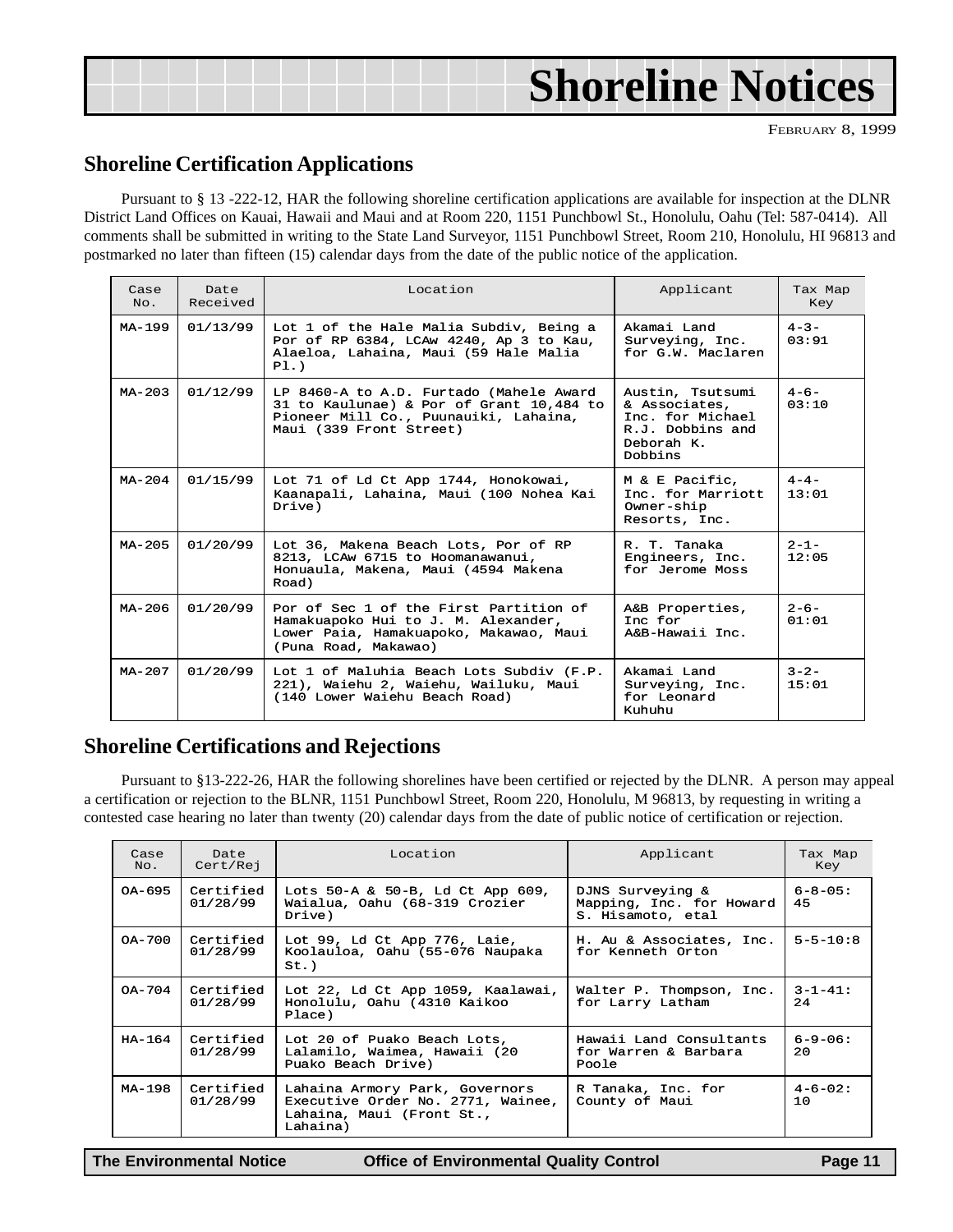# **Coastal Zone News**

FEBRUARY 8, 1999

## **Federal Consistency Reviews**

The Hawaii Coastal Zone Management (CZM) Program has received the following federal actions to review for consistency with the CZM objectives and policies in Chapter 205A, HRS. This public notice is being provided in accordance with section 306(d)(14) of the National Coastal Zone Management Act of 1972, as amended. For more information, call John Nakagawa with the CZM Program at 587- 2878. Federally mandated deadlines require that comments be received by the date specified for each CZM consistency review and can be mailed to:

David W. Blane, Director Office of Planning Dept. of Business, Economic Development and Tourism P.O. Box 2359 Honolulu, Hawaii 96804 Or, fax comments to the CZM Program at 587-2899.

## **(1) Manana Infrastructure Improvements, Phase III - Spine Road and Offsite Drain**

| Applicant:                                 | Department of Design and Construction,                |
|--------------------------------------------|-------------------------------------------------------|
|                                            | City and County of Honolulu                           |
| <b>Consultant:</b>                         | Engineering Concepts, Inc.                            |
|                                            | Contact: Kenneth Ishizaki, 591-8820                   |
| <b>Federal Agency: U.S. Navy</b>           |                                                       |
|                                            | Federal Action: Federal License or Permit - U.S. Navy |
|                                            | Easement                                              |
| <b>Location:</b>                           | Acacia Road, Pearl City, Oahu                         |
| TMK:                                       | $9 - 7 - 24$ ; 06                                     |
| $\mathbf{n}$ , $\mathbf{n}$ , $\mathbf{n}$ |                                                       |

#### **Proposed Action**:

Installation of underground utilities (66-inch drain, HECO, HTCO, and CATV ducts), traffic signals, and roadway striping to serve the City's proposed Manana Development. A portion of the utilities will be constructed within Acacia Road, which requires an amendment to an existing easement from the U.S. Navy. **Comments Due**: February 23, 1999

## **(2) Proposed Regs, International Dolphin Conservation Program Act (IDCPA)**

**Federal Agency**: National Marine Fisheries Service (NMFS) Contact: William T. Hogarth, Ph.D., Regional Administrator National Marine Fisheries Service Southwest Region 501 West Ocean Blvd., Suite 4200

Long Beach, CA 90802-4213

**Federal Action**: Direct Federal Activity **Location**: Pacific Ocean **Proposed Action**:

NMFS intends to publish regulations to implement the IDCPA (P.L. 105-42), and to streamline and reorganize the tuna/dolphin regulations at 50 CFR 216.24. These regulations would allow the importation of yellowfin tuna that otherwise would be under embargo from nations in full compliance with, and signatory to, the May 1998 Agreement to Implement the International Dolphin Conservation Program. It would also allow U.S. fishing vessels to participate in the tuna/dolphin fishery in the eastern tropical Pacific Ocean on equivalent terms with the flag vessels of other signatory nations.

**Comments Due**: February 23, 1999

## **(3) Lahaina Bypass Road - Launiupoko Extension, Lahaina, Maui**

| Applicant:                           | State Department of Transportation             |
|--------------------------------------|------------------------------------------------|
| <b>Consultant:</b>                   | Munekiyo, Arakawa & Hiraga, Inc.               |
|                                      | Contact: Glenn Tadaki, (808) 244-2015          |
|                                      | Federal Agency: Federal Highway Administration |
| <b>Federal Action: Federal Funds</b> |                                                |
| <b>Location:</b>                     | Launiupoko, Lahaina, Maui                      |
| TMK:                                 | $(2nd)$ 4-4, 4-5, 4-6 & 4-7                    |

#### **Proposed Action**:

Receive and use federal funds to extend the southern alignment of the Lahaina Bypass road from Puamana to Launiupoko (1.3 miles). This extension to the Bypass is being proposed because the potential for shoreline erosion poses a threat to the existing Honoapiilani Highway in this vicinity. By adding a Bypass alignment mauka of the highway, the applicant determined that the threat of shoreline erosion would be removed to allow for more effective management of the shoreline.

**Comments Due**: February 23, 1999

## **Marine and Coastal Zone Management Advisory Group**

The Marine and Coastal Zone Management Advisory Group (MACZMAG) will hold its next regularly scheduled meeting on Friday, March 19, 1999 from 9:00 a.m. - 11:00 a.m. in the State Office Tower, Room 204.

MACZMAG meeting agendas and minutes are now available on the Hawaii Coastal Zone Management Program web page at www.hawaii.gov/dbedt/czm.